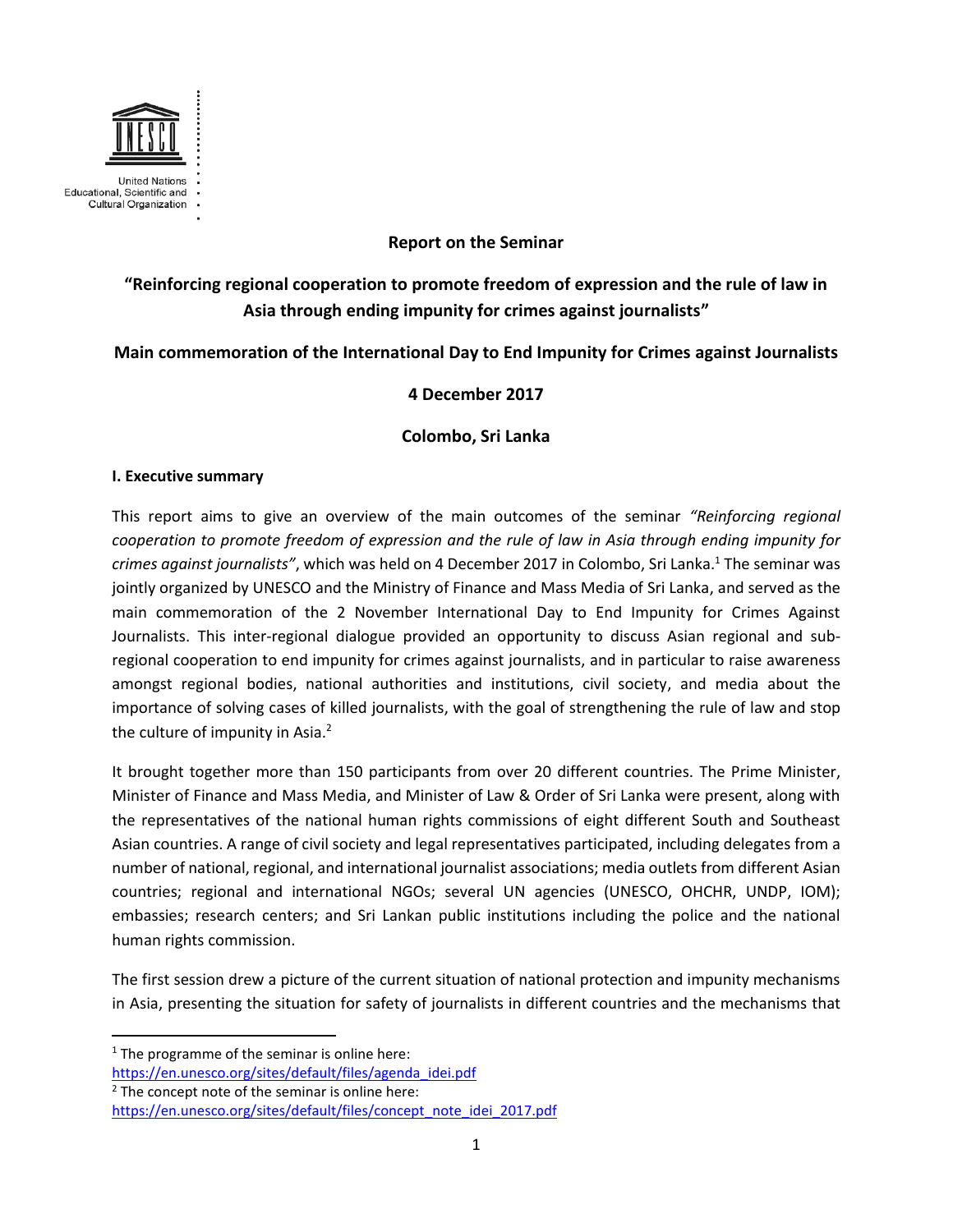have been put in place to address the issue of impunity. The discussions showed that most of mechanisms and best practices established so far in Asia have been initiated by civil society and media and don't yet involve Member States' public institutions. It was observed that journalists in Asia incur a variety of threats, which stem for a variety of actors: security forces including intelligence agencies, organized crime, and terror groups. Often the lack of prosecution and corruption means the cases get dismissed, sometimes even because of a settlement between the families of murdered journalists and their murderers. Participants stated that most governments have little interest in the matter and do not have monitoring, protection and prosecution mechanisms in place. It was observed that national human rights commissions, whose status as independent public institutions and whose mission of protecting human rights is highly relevant to the issue of safety of journalists and impunity, could host national protection or prosecution mechanisms or become possible focal pointsfor monitoring safety of journalists. However, there is a need for a reinforcement of the national human rights commissions' role on this issue. Citizens need to be more aware of their existence and function and of the possibility of referring to them. The commissions' actions and their role to reinforce freedom of expression and safety of journalists need also to be tested and used by the citizens and the media.

The UN Plan of Action on Safety of Journalists and the Issue of Impunity (hereafter the UN Plan of Action) recommends engaging all concerned stakeholders in the efforts for safety of journalists, which means that in addition to the national human rights commissions, strong solidarity and coordination are also needed with civil society and media houses. Participants agreed that civil society organizations and media need to be strongly united in order to engage a meaningful dialogue with public authorities and make significant progress on the issue of safety of journalists and impunity.

The second session focused on the specific situation in Sri Lanka, and the country's efforts in reducing crimes against journalists, investigating past crimes and attacks against them, and the challenges faced by media. In the past years, Sri Lanka has gone from one of the most dangerous countries in the world for journalists to one in which there are no reported cases of killings since January 2009. This does not mean, however, that the situation for journalists has become entirely safe, as there are ongoing threats and attacks against them, as some participants pointed out. This is partly due to a change in government and therefore in state policies, though the panelists debated the efficiency of these changes. The presence on the panel of both journalists and representatives of national authorities (from the police and the national human rights commission) prompted a discussion on the follow-up of cases of journalists killed in Sri Lanka, none of which have yet been judicially resolved as their killers remain unpunished. The Minister of Law & Order reiterated his intention to keep up investigations until justice can prevail, and pledged that the police will prioritize cases on freedom of expression. The panel agreed on the need for continued monitoring of the safety of journalists' situation in Sri Lanka, notably through the fostering of a new collaboration between the national human rights commission, civil society, and media on this issue.

Following the seminar and the discussion between the editor of *Uthayan*, a Tamil newspaper from the north, and the Minister of Law & Order, the Sri Lankan police have now reopened investigations into the attacks against *Uthayan*, that occurred since 2006. The latest such attack took place in 2013 despite police protection on *Uthayan*.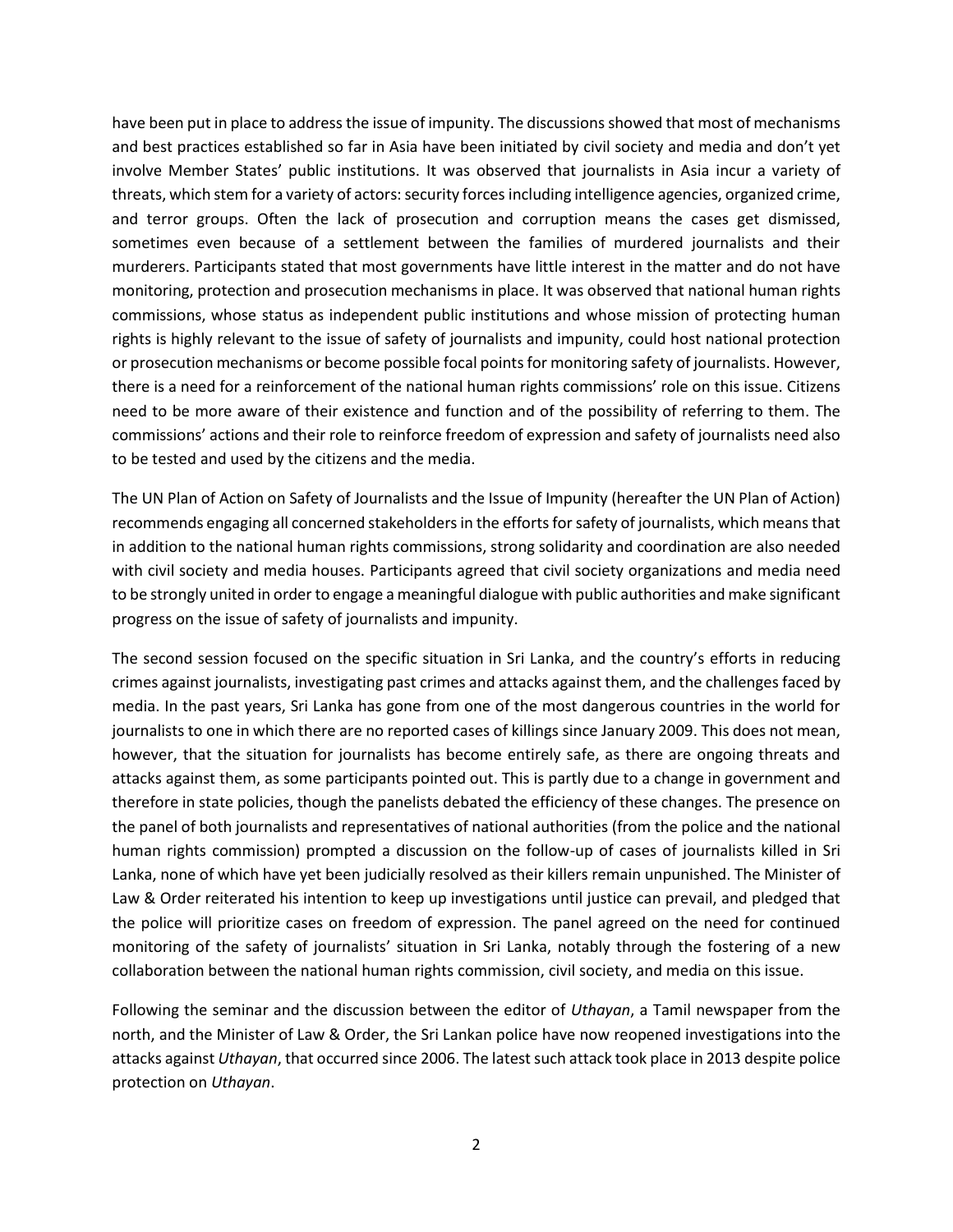The third session looked at the possibility of establishing regional or sub-regional cooperation to ensure safety of journalists and the fight against impunity in Asia. Concerning regional cooperation in the field of human rights, Asia has not agreed on regional human rights treaties and/or courts in charge of enforcing regional and international standards on human rights including freedom of expression, unlike other regions (such as Europe, Africa, or Latin America). This situation is partly due to the size and diversity of the continent, but also to a lack of political will on the governments' part. The result is that cooperation between the authorities of the region's countries on safety of journalists and impunity, or human rights in general, remains extremely low and needs to be intensified. The panelists agreed that, realistically, cooperation could first be established at sub-regional level (South Asia and Southeast Asia) to look for the adoption of a Declaration on freedom of expression and/or human rights, and at a later stage be extended to the larger Asia-Pacific region. An efficient cooperation at sub-regional level in Asia would necessitate the involvement of all concerned stakeholders, such as civil society and the media. In order to be successful and trigger real involvement of states, sub-regional cooperation on these issues would have to be led by civil society and the media. These two groups of stakeholders would need to establish transnational networks that could hold governments accountable, even in cases in which there is a political reluctance to confront human rights issues.

The fourth session addressed the next steps to be made and the way forward to ensure the safety of journalists and the end of impunity for the crimes against them in the region. In particular, it raised the important issue of awareness, which needs to be raised among the authorities, civil society, media and the public at large. It is necessary that citizens are made aware of the existence of national human rights commissions and the possibility to refer any human rights abuses to them, notably those related to freedom of expression and safety of journalists. To this end, it is indispensable that the independence of national human rights commissions is effective and clearly known by the citizens. Moreover, in order for the public to feel concern by the question of safety of journalists, it is advisable that the stories of killed or attacked journalists are humanized and don't remain mere statistics. If the public is sensitized on cases of killed or attacked journalists, it will create pressure on the authorities to open investigations and follow up on the cases until they are resolved. It is vital to create an informed and mobilized civil society that will keep up advocacy on governments and public authorities, along with media and international or intergovernmental organizations. Other successful initiatives related to capacity building were presented and discussed, in particular concerning specific safety trainings and support for journalists (e.g. digital, first aid, insurance, planning), security forces and the judiciary on the model of projects previously implemented in other regions. The active involvement of media owners and the creation of coordinated mechanisms(on the model of the WhatsApp group with all media editorsin Pakistan) between all of them have been also highlighted as methods to increase safety of journalists and raise awareness on impunity for crimes and attacks against journalists in the region.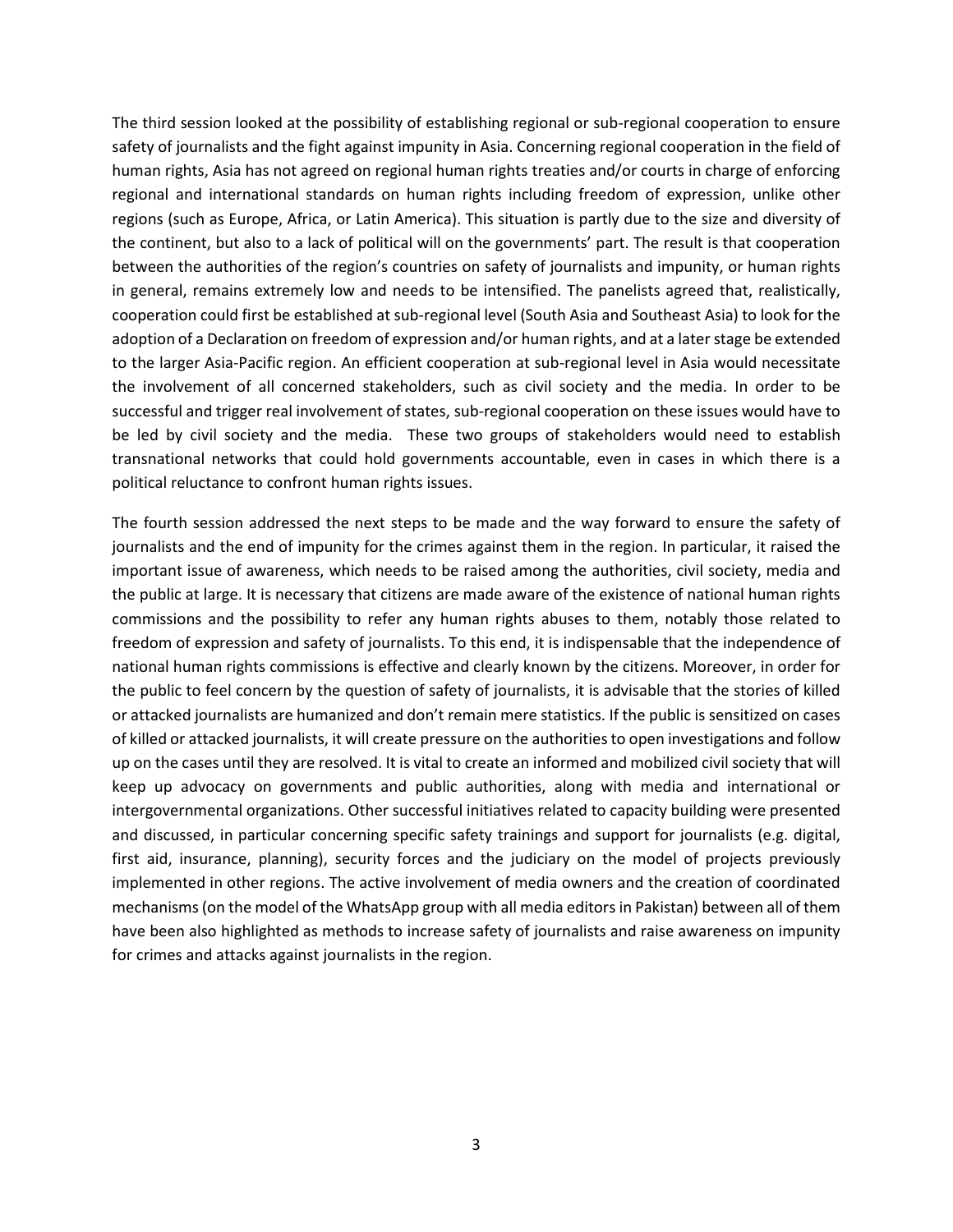#### **II. Detailed summation of seminar**

#### **Opening statements**

The Hon Mangala Samaraweera, Minister of Finance and Media, recalled the significance of holding this commemoration in Sri Lanka, which has been in the past one of the most unsafe countries for journalists. He reaffirmed the need to safeguard the changes by investigating the past murders of journalists, and to recognize that justice is crucial. He stated that freedom of expression, as a basic human right, is an important component in upholding democracy. This includes the new media field, which is also composed of bloggers and users of new technologies; a new challenge is therefore to manage disinformation and fake news through legal means, without taking away freedoms.

In a speech delivered through a prerecorded video, Mr Frank La Rue, then Assistant Director-General of UNESCO for Communication and Information, described impunity as the most prominent reason for recurring acts of violence against journalists. He recalled the three keystones of the UN Plan of Action: Prevention, Protection, and Prosecution. He highlighted the importance of this International Day to reconsider and redesign policies, and to call on states to establish safety mechanisms for journalists. He stated that safety of journalists should not only concern killings, but also protect them from other forms of intimidation, including specific forms targeting women journalists. Mr La Rue recalled that the entire UN system stands behind Sustainable Development Goal 16 (Promote peaceful, just, and inclusive societies), and called on all states to implement frameworks to ensure safety of journalists.

Mr Guy Berger, Director of the UNESCO Division on Freedom of Expression and Media Development, further elaborated on Target 16.10 of the Sustainable Development Goals (Ensure public access to information and protect fundamental freedoms) in order to foster safety of journalists and the free flow of information, which are necessary steps to achieve all sustainable development goals. He recalled the recent UN General Assembly Resolution A/RES/70/162,<sup>3</sup> which draws attention on the increased number of journalists who have been killed, tortured, arrested, detained, harassed, and intimidated, with specific threats for women journalists. The same resolution invites states to create a mechanism with international bodies such as UNESCO and OHCHR to protect journalists. Mr Berger pointed out that five years before, only 25% of Member States had given responses to the UNESCO requests for information; that proportion was up to 75% in 2017, although the information given was not always comprehensive and sufficiently transparent. He encouraged the government of Sri Lanka and others in the region to consider joining the Group of Friends for Safety of Journalists, comprised of ambassadors at UN bodies in Paris, Geneva, and New York. He concluded by inviting all stakeholders to contribute to the safety of journalists, with a special onus on national human rights commissions.

Subsequently, a video on the evolution of press freedom and of the state of impunity in Sri Lanka was shown. Between 2005 and 2015, Sri Lanka had been described as the most dangerous country for journalists, and in 2014 media freedom became a public concern during the election of the new government. The government has initiated a series of measures to combat crimes against media, conduct

 $\overline{\phantom{a}}$ 

<sup>&</sup>lt;sup>3</sup> [http://www.un.org/en/ga/search/view\\_doc.asp?symbol=A/RES/70/162](http://www.un.org/en/ga/search/view_doc.asp?symbol=A/RES/70/162)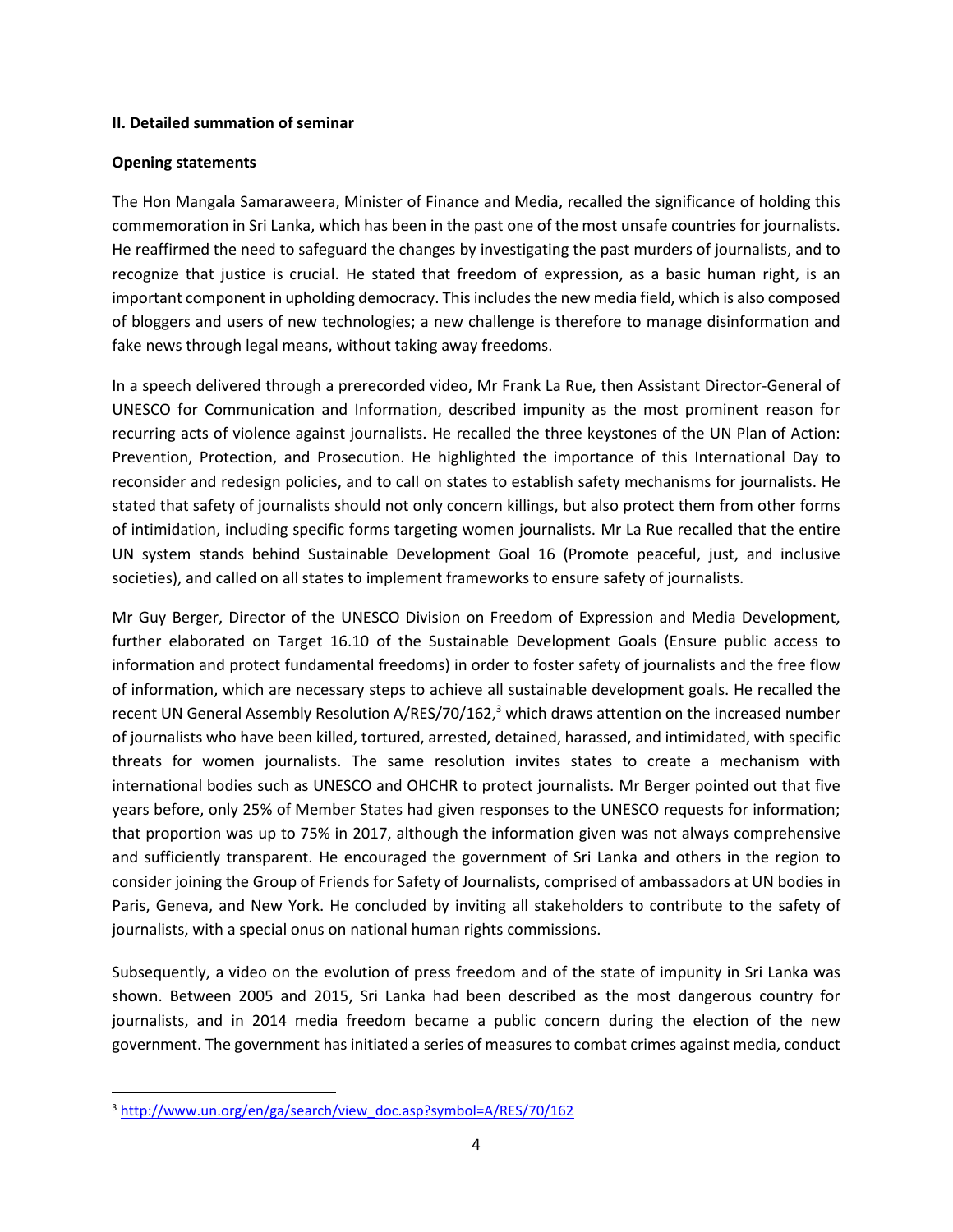investigations on past crimes and restore media freedom. As a result, Sri Lanka has been taken off the Committee to Protect Journalists' global impunity index in 2016.

In his keynote speech, the Hon Ranil Wickremesinghe, Prime Minister of Sri Lanka, pledged his support to the UN Plan of Action and expressed the strong commitment of his government to support its implementation. He explained how the current government has transformed the country, recognizing that free media and free speech are the baselines for achieving democracy, and ending Sri Lanka's status as a pariah state on the international scene. He made the promise that all attacks on journalists will be investigated and that Sri Lanka will protect journalists at all costs. The Prime Minister also voiced disappointment at the insufficient number of Sri Lankan editors attending the seminar. He encouraged the media to question the authorities about investigations into the killing, abductions, and assaults on journalists, and called for a better collaboration on the part of media organizations, coming together with the government and civil society to support media freedom, as they should be on the front line in this fight.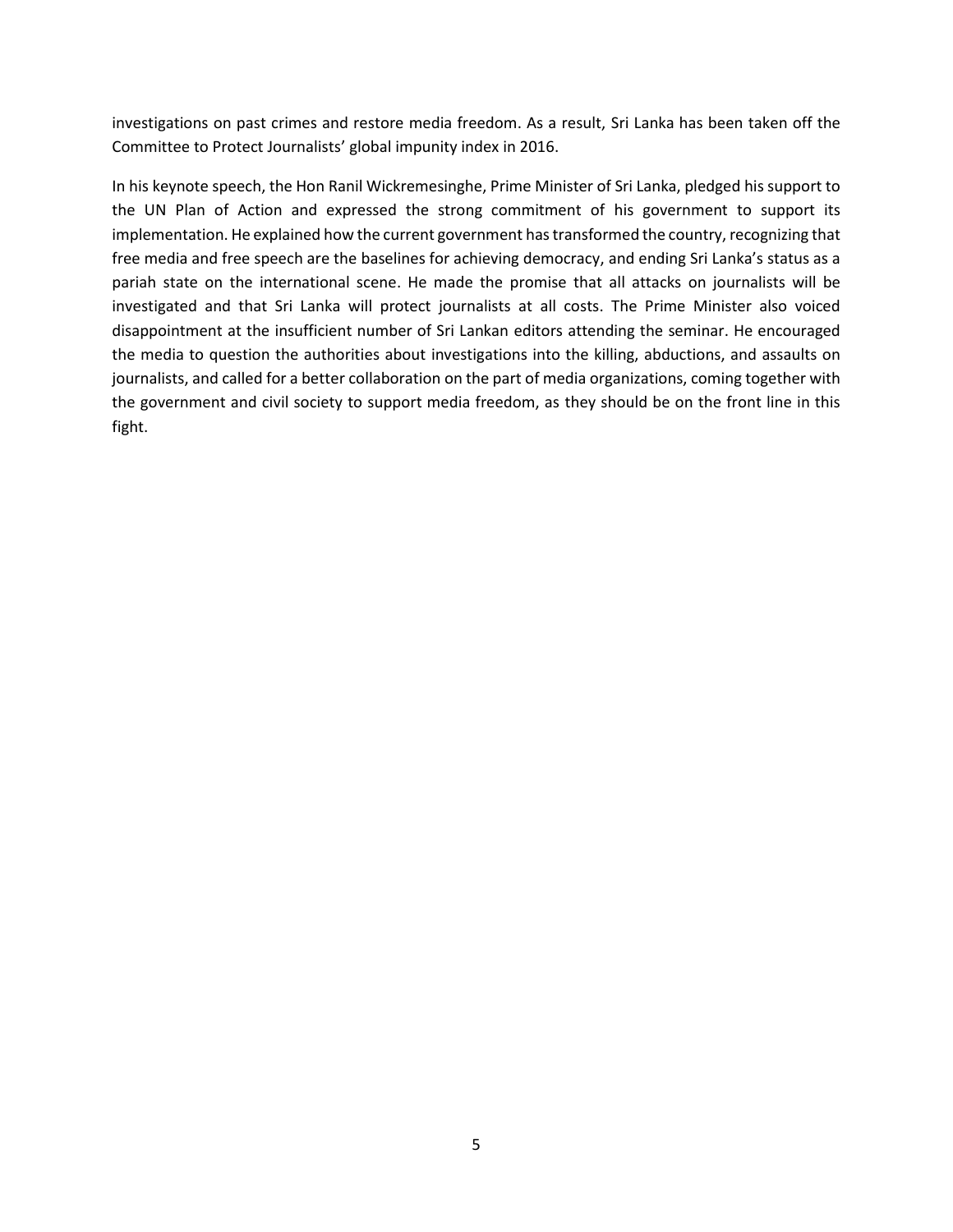### **Session 1 –** *National protection and impunity mechanisms in Asia*

The speakers of the first session were:

- Mr Laxman Datt Pant, Chairperson, Media Action Nepal;
- Mr Ilias Alami, Operations Manager, Afghan Journalists Safety Committee (AJSC);
- Ms Angkhana Neelapaijit, Commissioner, National Human Rights Commission of Thailand;
- Ms Fathimath Isha Afeef, Journalist, Maldives Independent;
- Ms Geeta Seshu, Journalist and Contributing Editor, *The Hoot*, also member of UNESCO's Media Freedom Committee, India;
- Mr Owais Aslam Ali, Secretary General, Pakistan Press Foundation.

The moderator of the first session was Mr Guy Berger, director of the UNESCO Division on Freedom of Expression and Media Development.

Threats highlighted by the panel included intimidation by political forces within an electoral context and by a variety of actors, in the provinces especially. These include the governments themselves, using laws such as lèse-majesté or sedition laws, military forces or security forces, and non-state actors such as fundamentalist groups, local organized crime, people involved in illegal trades, and influential people, most of whom are linked to local power centers.

The panel highlighted the challenges for national protection mechanisms, including:

- The issue of impunity not being addressed by the states.
- The corruption of the judiciary system, in which cases can be dismissed with a bribe.
- Official human rights complaint mechanisms or judicial prosecutions are often challenged or bypassed by unofficial channels.

The panel began its discussion covering the UN Plan of Action, which invites all stakeholders to play a role in protecting journalists and media workers; nevertheless, the actor ultimately responsible for security is the state itself. Human rights commissions, which are state-linked institutions, should be used more by civil society organizations to hold states accountable for journalists' safety. Human rights commissions should build up internal capacities to protect journalists at the national level and foster political will within the state to prosecute crimes and attacks against journalists.

Panelists reviewed of the types of pressure and attacks journalists face in their respective countries. Mr Laxman Datt Pant observed that in Nepal, the government is amending the penal code to allow the police to investigate online content. Political interference on the part of the government and all political parties means that impunity is seldom investigated, and any initiatives to change this are slow. Mr Pant said it is imperative that the state is held accountable, but it is also important that media owners fulfil their part, including by increasing journalists' wages.

Mr Ilias Alami observed that in Afghanistan, menaces against journalists have increased and worsened in the past two years. He explained that before 2015 they tended to be threats, and have since become fullblown attacks. The new Afghan government, however, is committed to protecting journalists, establishing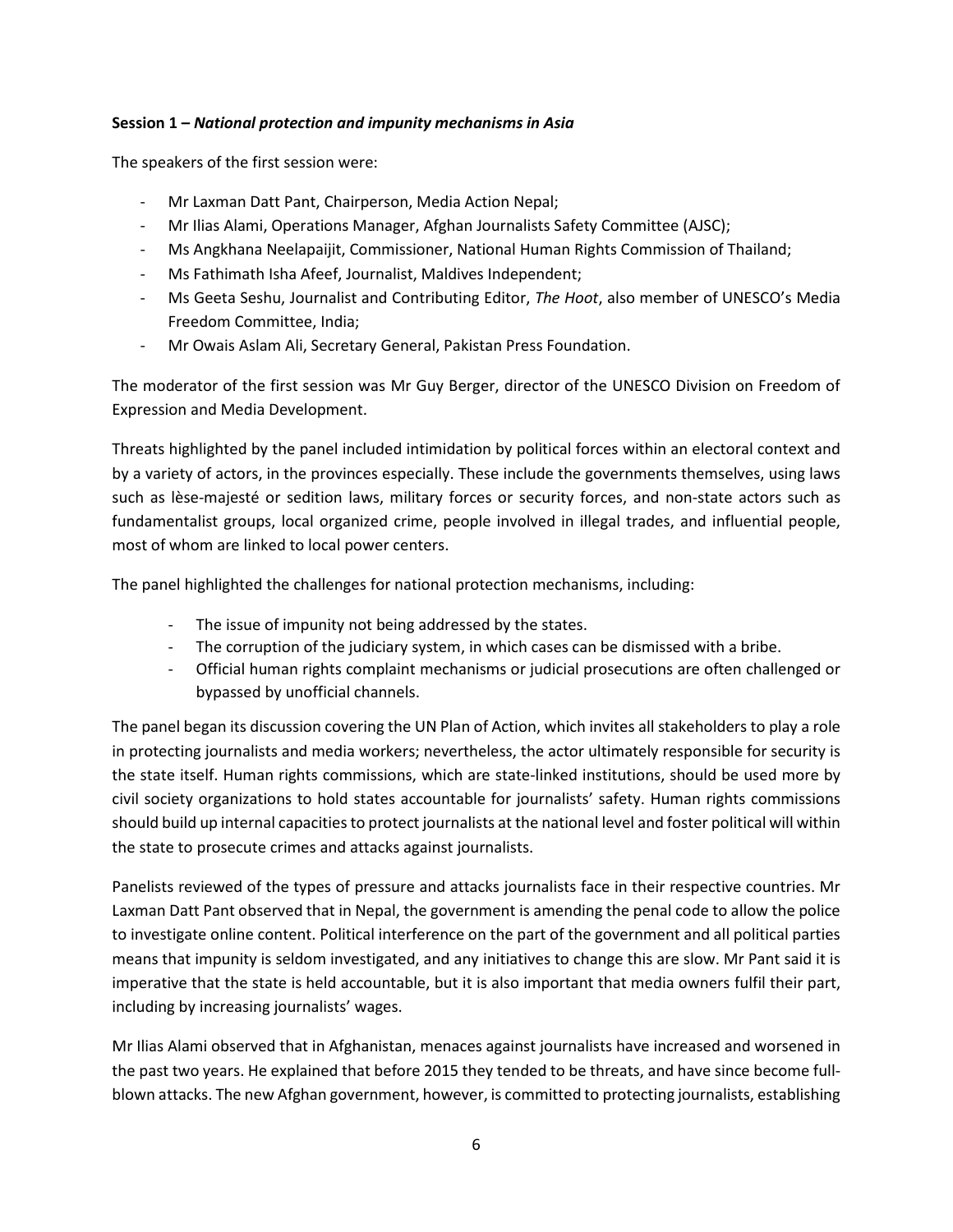by presidential decree a committee to deal with this issue. The situation is especially dire in the provinces far from the center, and self-censorship remains widespread.

Ms Angkhana Neelapaijit exposed that things have gotten worse since May 2014 in Thailand, with reports of extra-judicial killings. She explained her belief that journalists must be seen as human rights defenders and as a voice for the voiceless, but they are subjected to various threats. One journalist reporting on the trafficking of people belonging to the Rohingya minority group was prosecuted, and although her case was dismissed, the threats against her continued and she was forced to leave Thailand. In many other cases, when a journalist is prosecuted, he or she is suspended by the company for which they work.

Ms Fathimath Isha Afeef said that in the Maldives, the police most often do not take action against the abductions and killings of journalists. She personally knew several journalists that have been killed. Perpetrators are often linked to influential gangs, and the police are perceived as hostile to those who demand justice. In one case, a smear campaign was led against a murdered journalist, claiming he was against religion; and recently, the Maldivian government introduced a new defamation law.

Ms Geeta Seshu stated that there have been 7 journalists killed in 2016 and 10 in 2017 in India, but that there is little acknowledgement of these crimes. The police debate whether the motivations behind these crimes were personal or political, and one killing even took place within a police barracks. Only one case led to a conviction, which has been appealed. This is also due to the fact that small time mafia networks are linked to centers of power. The government has set up a bureau documenting crimes against journalists since 2014, but this bureau does not include any journalists; now the Press Council and the Editors Guild are looking into some matters, but without the involvement of media owners. Overall, the quality of life of journalists and their families is dismal. Ms Seshu argued that media houses must acknowledge when their journalists are under attack: she gave an example of a good practice that was used in Tripura state, where no media house published any news for one day as a form of protest.

Mr Owais Aslam Ali pointed out that since 2002 there have been 72 killings of journalists in Pakistan, 50 of which were deliberately targeted; of these, only 5 cases led to a conviction. The perpetrators of these crimes can be militants, members of intelligence agencies or of political parties. In many cases, blood money was paid to ensure the case was dismissed. According to Mr Ali, commitment to press freedom in Pakistan has declined, and consequently there is no state protection for journalists.

The panel recalled the mandate of the national human rights commissionsto bring a case to court, observe trials, and report to the governments. In Thailand, the national human rights commission leads farreaching investigations and presents its reports to the government, even when they are accusatory and test the government's tolerance. In Pakistan, although the commission is a young institution, its powers extend even further: it can conduct enquiries, request the appointment of special prosecutors by the government, and even demand confidential information related to the armed forces and the intelligence agencies. Some challenges were raised as to the expectations towards the commissions:

- Even though some commissions have the tools and authority and are equipped to exercise their authority by the laws, they often lack the capacity and resources to do so.
- Commissions' work on press freedom and safety issues has not been tested so far.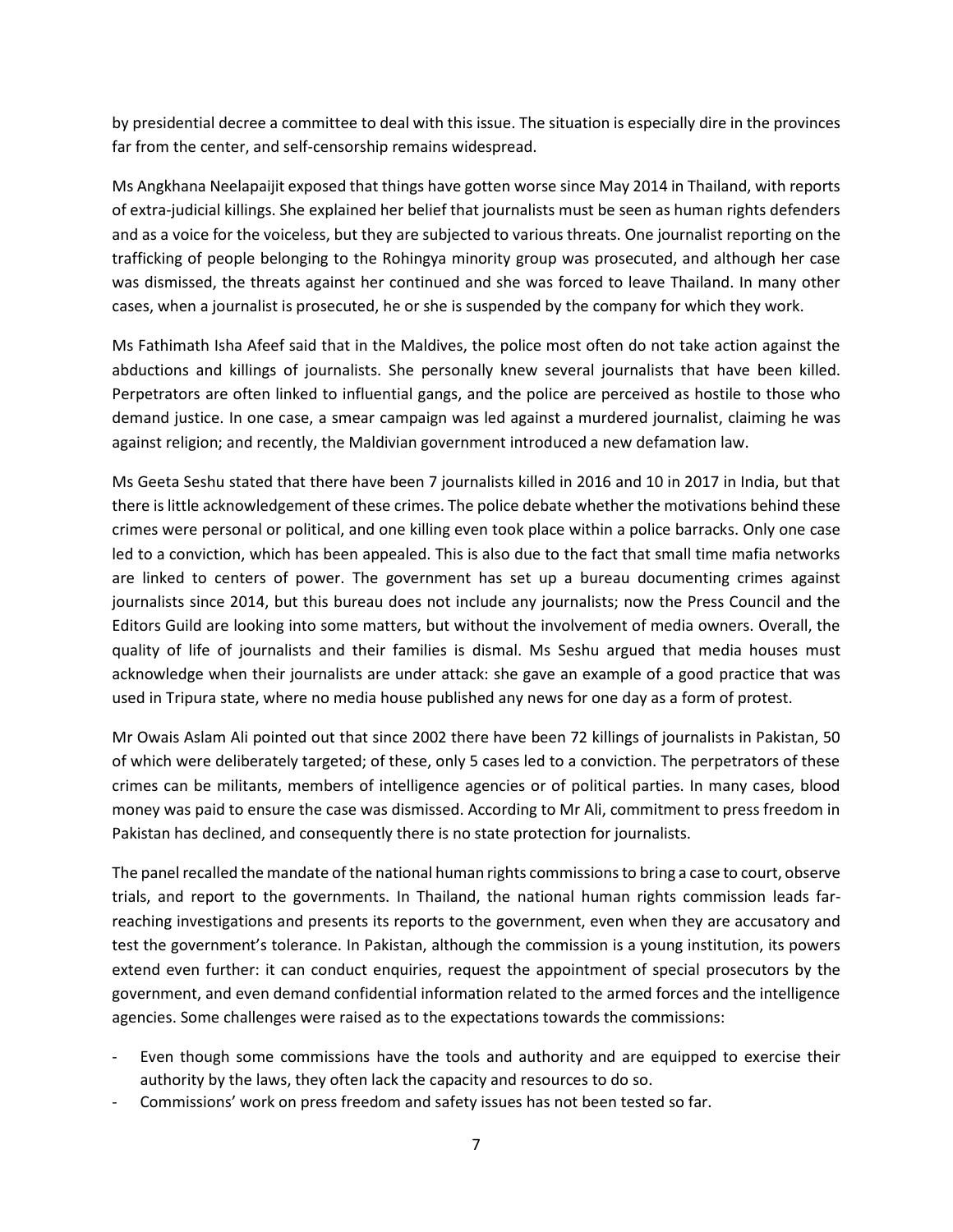- Despite the existence of commissions, there is often a lack of a culture of accountability in governments and public institutions, allowing killers to remain free.
- Citizen consultations are often limited to the commemoration of international days.
- There are still criminal defamation laws restricting the debate in some countries.

In addition to the role of human rights commissions, the panel discussed where and how the issue of safety of journalists could be systematized and sustained.

- The media need to acknowledge and get the message across that impunity is unacceptable;
- More solidarity amongst the media is needed to raise visibility on impunity, including between the media owners and journalists themselves;
- Civil society needs to support the media and work closely with the human rights commissions;
- More work is needed in the provinces;
- Governments, in particular Ministries of Justice, and Parliaments have a duty to amend existing restrictive laws on the press.

The session ended by recalling the importance of institutionalizing protection mechanisms by encouraging civil society, media, and state-linked institutions such as the national human rights commissions to work in synergy.

#### Quotes from session 1

Geeta Seshu: "I also don't think we have tested the human rights commission [of India] sufficiently as a civil society, we have not tested it in the area of media freedom or free speech. Freedom of expression is actually a human rights issue but we've never tested it."

Owais Aslam Ali: "For the safety of journalists, the elephant missing from the room is the media. […] If media has a tremendous impact on our countries, in every country, and should media decide that impunity is unacceptable, they can force the authorities to take it much more seriously. […] Our challenge is how to get the media involved, how to activate them, how to shape their conscience to say 'this is your issue; you need to follow up on cases of impunity'. […] If the media decides that we will not forget those of us who have been killed, the government will find it very hard to forget them and action can be taken."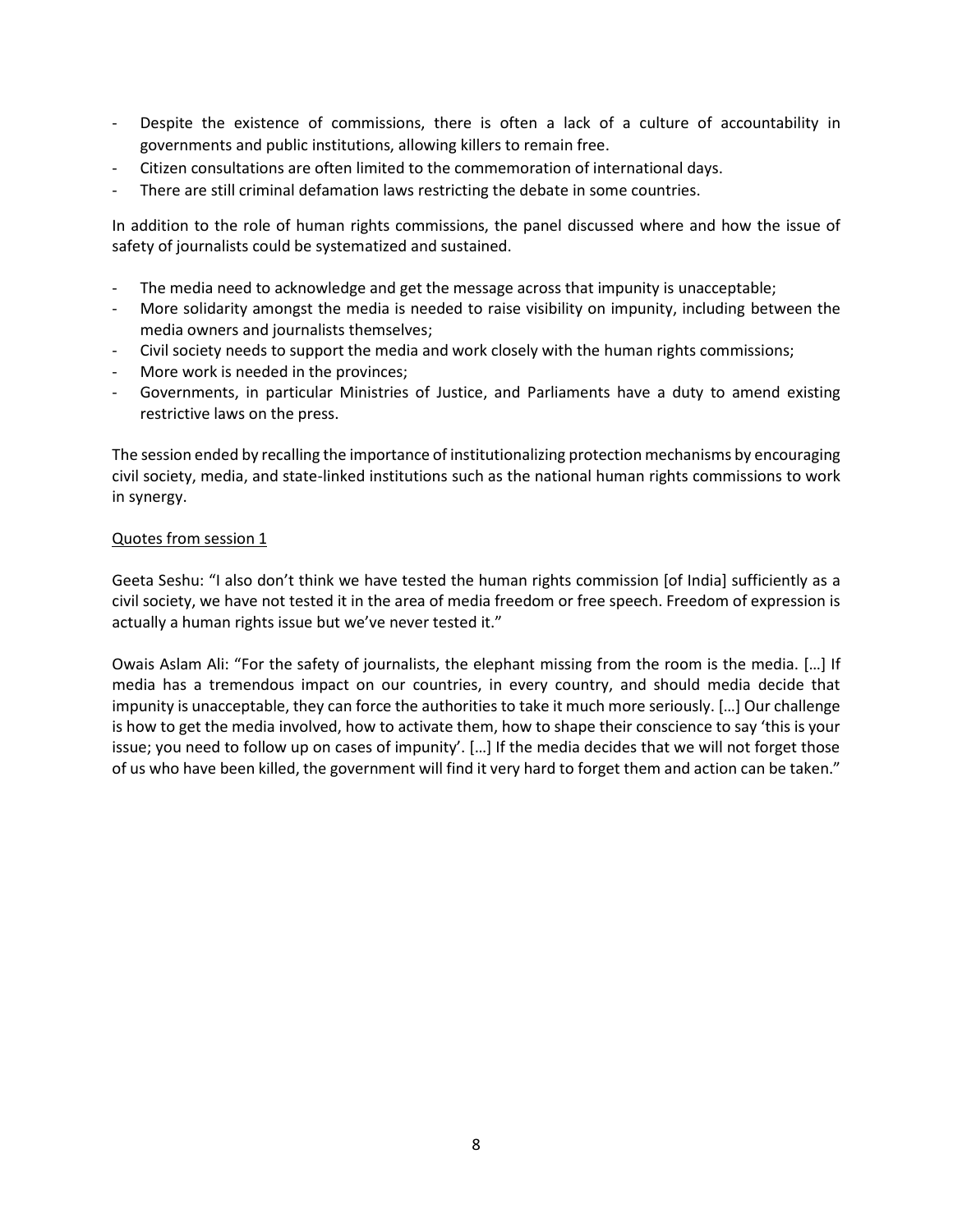### **Session 2 –** *Fighting impunity in Sri Lanka: review of challenges and achievements*

The speakers of the second session were:

- Ms Sonali Samarasinghe Wickrematunge, Minister, Permanent Mission of Sri Lanka to the United Nations in New York (speaking in her personal capacity);
- Ms Deepika Udagama, Chairperson, National Human Rights Commission of Sri Lanka;
- Mr Thevanayagam Premanath, Editor, *Uthayan* newspaper;
- Mr Ruwan Gunasekera, Police Superintendent and Police Media Spokesman;
- Mr Sanjana Hattotuwa, Senior Researcher, Centre for Policy Alternatives.

The moderator of the second session was Mr Nalaka Gunawardene, writer, journalist, and development communication specialist from Sri Lanka.

The session started with a detailed presentation by the Police Superintendent on the state of investigations on crimes against journalists, which can be separated into four categories: killings, individual attacks, kidnappings and disappearances, and attacks on media stations. By his account, there have been 9 killings and 3 non-deadly attacks between 2005 and 2015. No attacks against journalists have been reported since 2015. The Police Superintendent explained for each case the results of the investigations by the Criminal Investigation Department (CID) of the Sri Lanka Police, which is responsible for carrying out investigations throughout the country into serious crimes, and the number of arrests of suspects. Among the progresses made on these investigations, he explained the challenges that remain such as the time lapse since the killings or the destruction of evidence. He also explained that some cases have been completed and have been presented to the judicial system.

Following a question from the moderator, it was indicated that the police would obtain advice from the Attorney General on how to proceed concerning cases for which information is no longer available.

The panel acknowledged the importance of having a strong oversight body such as the national human rights commission to monitor the safety of journalists, and the need for it to be constantly alert. Ms Deepika Udagama specified that the commission has the ability to pick up an investigation autonomously without the need for a formal complaint. It can investigate and make recommendations to the government, but it cannot prosecute. Any further actions need to be taken by the police and the judicial system. It was suggested that the National Action Plan should be amended to allow the commission to refer cases to the Attorney General, in order to commence procedures even without police evidence.

The journalists on the panel shared their personal experiences of threats and attacks in the past, and the support (or lack thereof) they have received from the state or from civil society. A common point raised was the observation that when there is no separation of power and no independent and strong judicial system, the culture of impunity persists and institutions are not trustworthy. Ms Sonali Samarasinghe pointed out that a polarized media landscape also contributes to the culture of impunity and violence: often smear campaigns target victims, suggesting that they got what they deserved. There is a need for a culture of accountability, in which prosecutions are brought against whomever may be guilty, even against characters that are popular in public opinion. She remarked that under the previous regime, the absence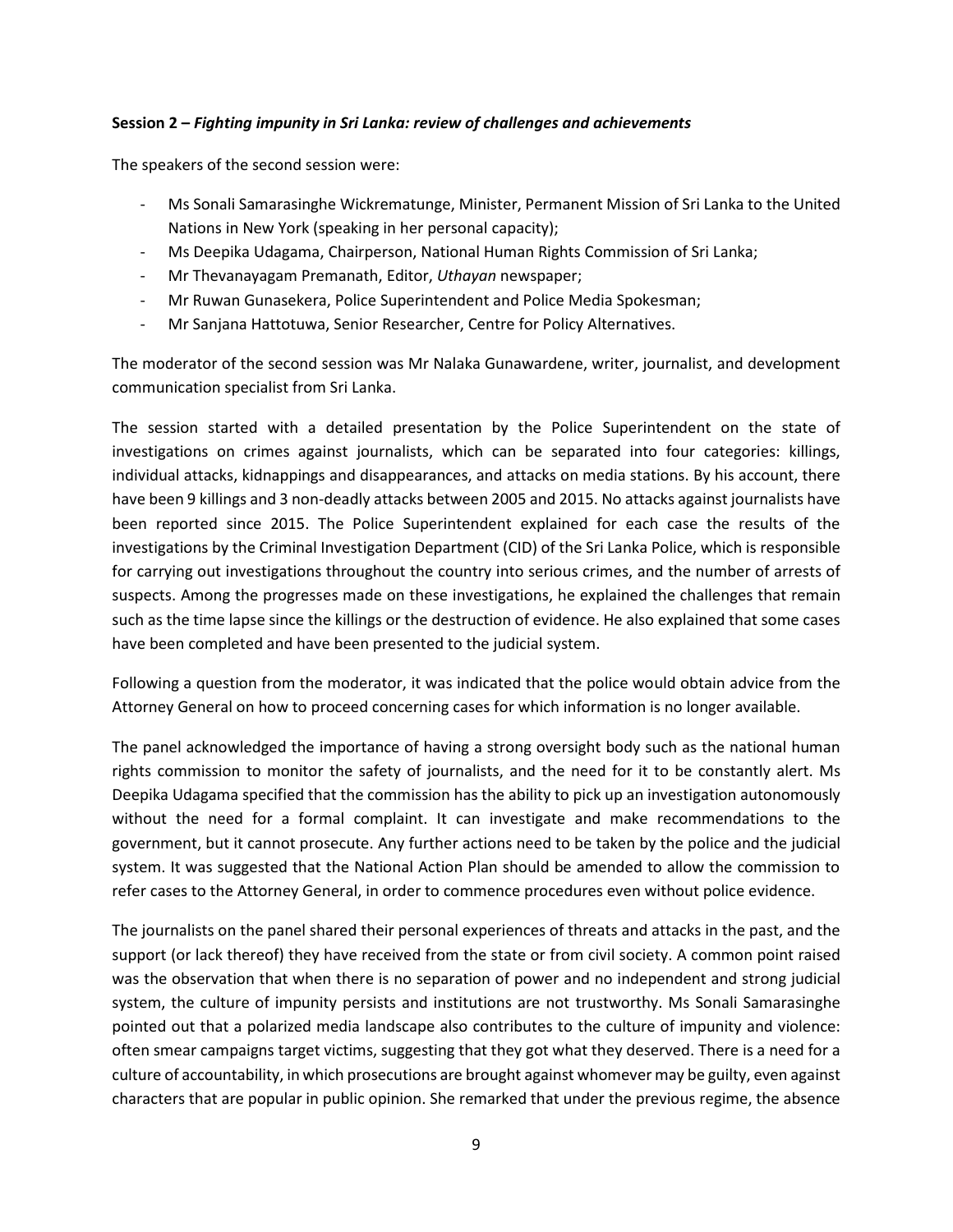of government checks and balances allowed for a culture of impunity. Journalists felt they couldn't get protection from law enforcement authorities, who were neglecting their duties, nor from media institutions, who were unable to provide help. Although many sections of civil society, of the diplomatic community, and even of the political class spoke up, the divisiveness of the media landscape fed into the cycle of impunity, which in turn allowed for attacks and intimidations. Ms Samarasinghe also expressed concern at what she perceived as a high polarization of media in Sri Lanka still prevailing today.

Mr Thevanayagam Premanath observed that even after the end of the war and the last killing of a journalist in 2009, there have been attacks on his newspaper in the northern city of Jaffna, despite the fact that it was under police protection since 2006. He lamented that police protection is not sufficient to prevent attacks. Mr Premanath also pointed out that not all crimes against journalists are officially registered by the state, and some of them, as many as 35, have gone unnoticed by the authorities.

The Hon Sagala Ratnayake, Minister of Law & Order of Sri Lanka, who attended for this session, committed in the name of the government of Sri Lanka to investigating all crimes against journalists and making this a priority. He observed that the passage of time and the destruction of evidence made investigation of past murders difficult, but the authorities would nevertheless pursue it. He also replied to Mr Premanath by saying he welcomed the notification of any crimes in the north that have been missed by the security forces, and would transmit the information to his office so that they could investigate them as well.

Mr Sanjana Hattotuwa expressed skepticism, observing that the huge recent change in the national context made it exceedingly hard to reflect on the durability of positive evolutions. Mr Hattotuwa expressed his doubts that events such as the seminar have any effect on national policy and on the lack of accountability of criminals; he also contradicted the optimism expressed by the ministers, due to the experience of the past in Sri Lanka. He observed that currently Sri Lanka is experiencing, if not a democratic deficit, a trust deficit in which people do not feel there is an improvement in their lives and in the issue of impunity, perhaps due to the government's unwillingness or its inability to get its message across. Finally, he objected that to note an improvement compared to the brutal and undemocratic previous government was not enough, and that democracy, decency, and dignity should be the absolute baseline for everyone, because they should be a norm rather than a luxury.

The panel concluded with a number of key points and lessons learnt from Sri Lanka that can be extended to the regional level in Asia:

- Monitoring and recording to overcome statistical gaps relating to killings of journalists is important, and the human rights commission could work closely with civil society to that end.
- When it comes to the safety mechanism and the data behind the killings of journalists, there was a debate on whether it should be the journalist or the act of journalism that should be protected. It was noted that an attack on a journalist is an attack on freedom of expression as a whole, and therefore an attack on democracy.
- Impunity cannot be resolved on its own, it is an issue that is linked to other human rights violations and has to be addressed in a systemic way, with a major role for politics. Ms Udagama observed that it is impossible to bounce back to a fully functioning democracy all at once after a protracted period of authoritarianism, and therefore there is an imperative need for a political stewardship that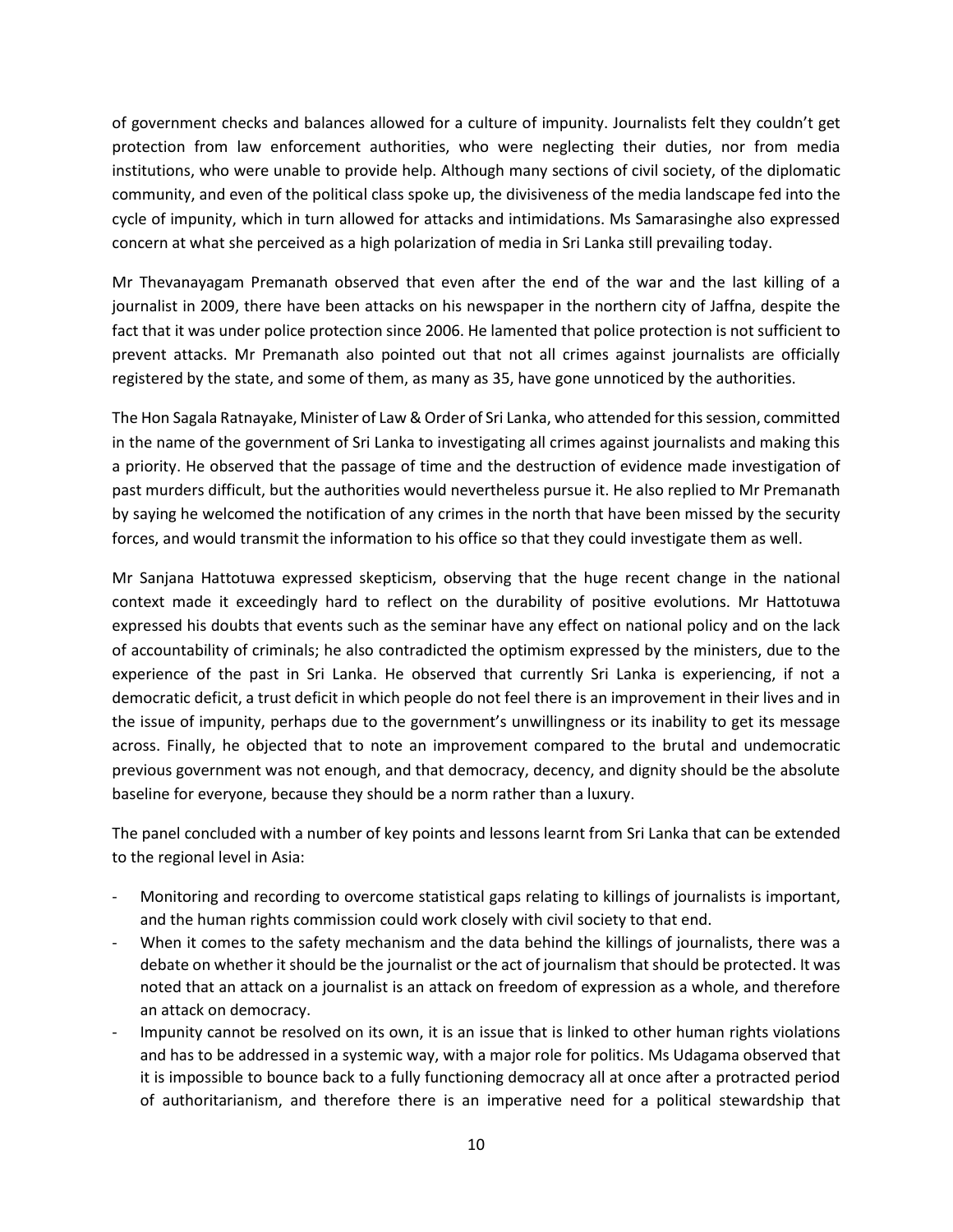spearheads change in attitudes, leading to support for human rights and democracy. State institutions have an obligation and a responsibility towards human rights, as do media houses.

- The panel recognized achievements made in Sri Lanka but argued they are not enough, calling for more internal engagement from the state and from all citizens of the country.

### Quotes from session 2

Nalaka Gunawardene: "Journalism is not a crime. But for several years in our recent past in Sri Lanka, doing plain good journalism in the public interest was a very hazardous activity. For courageous, outspoken journalists and editors, it was akin to signing their death warrant: things were that bad, not so long ago. As our 26-year-old civil war neared its violent end, the pressure on our media intensified. In fact, it has been said we've had two conflicts going on in this country. One which ended in May 2009, another low-intensity conflict that certainly started during the war but has continued even beyond: the one between the state and media, particularly independent media, and the independent journalists and media houses were casualties in that conflict."

Nalaka Gunawardene: "Crimes against journalists in this country have taken various forms. Some prominent journalists and editors were murdered, some were brutally attacked in public or abducted from the streets and tortures, others simply disappeared and were never seen again. Media institutions were shot at, bombed, or set on fire. And these atrocities happen in the south of Sri Lanka as well as in the north. […] The authorities promised investigations and justice, but nothing really happened, and after a while everybody except the victims and the immediately affected ones seemed to have forgotten."

Deepika Udagama: "I think these issues need to be kept alive constantly, we need to discuss. There are of course achievements, as well as challenges and failures where impunity still continues. It is not a secret that every functioning democracy needs very good oversight bodies. It is only where there are good checks and balances that democracy will function. So if we are today speaking about impunity regarding crimes against journalists, I think these things don't happen by accident, it's not just by chance. You see a pattern here, it's clearly a process of democracy, and a process where the rule of law is concerned."

Hon Sagala Ratnayake, Minister of Law & Order: "When we started with most of these cases, we were starting below zero. The evidence was destroyed, many years had lapsed: it was difficult to recreate some of this evidence, the data for example. Most of the institutions were not coordinating for this law, even in the police stations some of the evidence has been taken out. This is how bad it was. […] But I want to assure everybody that the government is committed to this. We will ask the police to prioritize the cases on freedom of expression. This is the commitment we gave to the people of the country."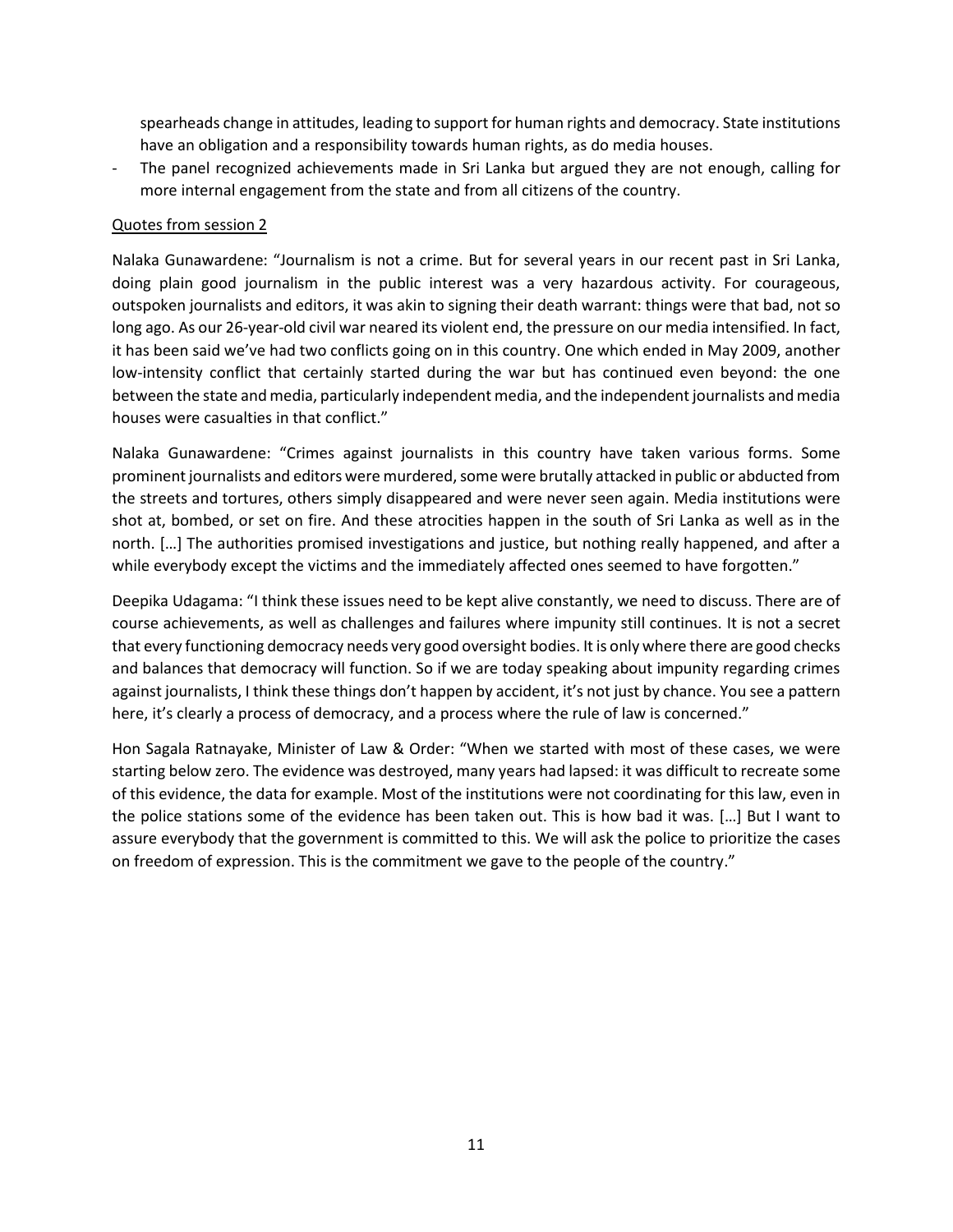# **Session 3 –** *Towards a regional cooperation to foster freedom of expression and safety of journalists in Asia*

The speakers of the third session were:

- Mr Toby Mendel, Executive Director, The Centre for Law and democracy;
- Ms Kathryn Raymundo, Alerts Officer, Southeast Asian Press Alliance (SEAPA);
- Mr Jerald Joseph, Commissioner, National Human Rights Commission of Malaysia;
- Mr Monjurul Ahsan Bulbul, President, Bangladesh Federal Union of Journalists-JFUJ;
- Justice Ali Nawaz Chowhan, Chairman, National Human Rights Commission of Pakistan;
- Ms Mohna Ansari, Commissioner, National Human Rights Commission of Nepal.

The moderator of the third session was Ms Cynthia Veliko, Regional Representative of the Office of the High Commissioner for Human Rights (OHCHR).

The moderator started by providing an overview of regional mechanisms existing in Africa, Latin America, and Europe, and observing that Asia does not have a regional mechanism such as a treaty or a court to address human rights issues. Sub-regional institutions such as the South Asian Association for Regional Cooperation (SAARC) or the ASEAN Intergovernmental Commission on Human Rights (AICHR) do not have a mandate to enforce human rights treaties or media freedom. There exists a South Asian taskforce for regional human rights cooperation, but it has not produced real results.

Justice Ali Nawaz Chowhan presented the example of Pakistan, where the concerned stakeholders are oblivious to the existence of the national human rights commission to the extent that no case of an attack on a journalist has been presented to the body (though the commission has autonomously investigated and obtained results in some circumstances). He recognized that the national human rights commission is still young and not yet solidly established. Justice Chowhan suggested a regional framework to support the work of national human rights commissions and mitigate any challenges. He called for cooperation between commissions for the promotion of freedom of expression and safety of journalists. According to him, this would increase resilience to threats from terrorist groups and intelligence agencies.

Mr Monjurul Ahsan Bulbul recalled the lack of regional mechanisms and also, in some countries, the unreliability of national human rights commissions due to their lack of independence. He expressed the opportunity in South Asia to create mechanisms for safety of journalists, taking advantage of the laws that many of these countries share from the British epoch, although he noted that newer laws have led to a partial divergence of national norms. Media representatives from Bangladesh, India, and the Maldives have held a meeting in Delhi to discuss the possibility of empowering the press councils to act regarding safety of journalists, perhaps by going as far as creating the position of special rapporteur. Mr Bulbul suggested that UNESCO should promote the development of independent media expert groups, as it has done in India, to foster solidarity between media stakeholders concerning safety of journalists. The moderator commented that any regional mechanism would have to be owned by the Member States in the region, like all the other regional mechanisms around the world. The UN system could at most fill an advisory and guidance role; as for at-risk people, they should be involved but the onus of decision-making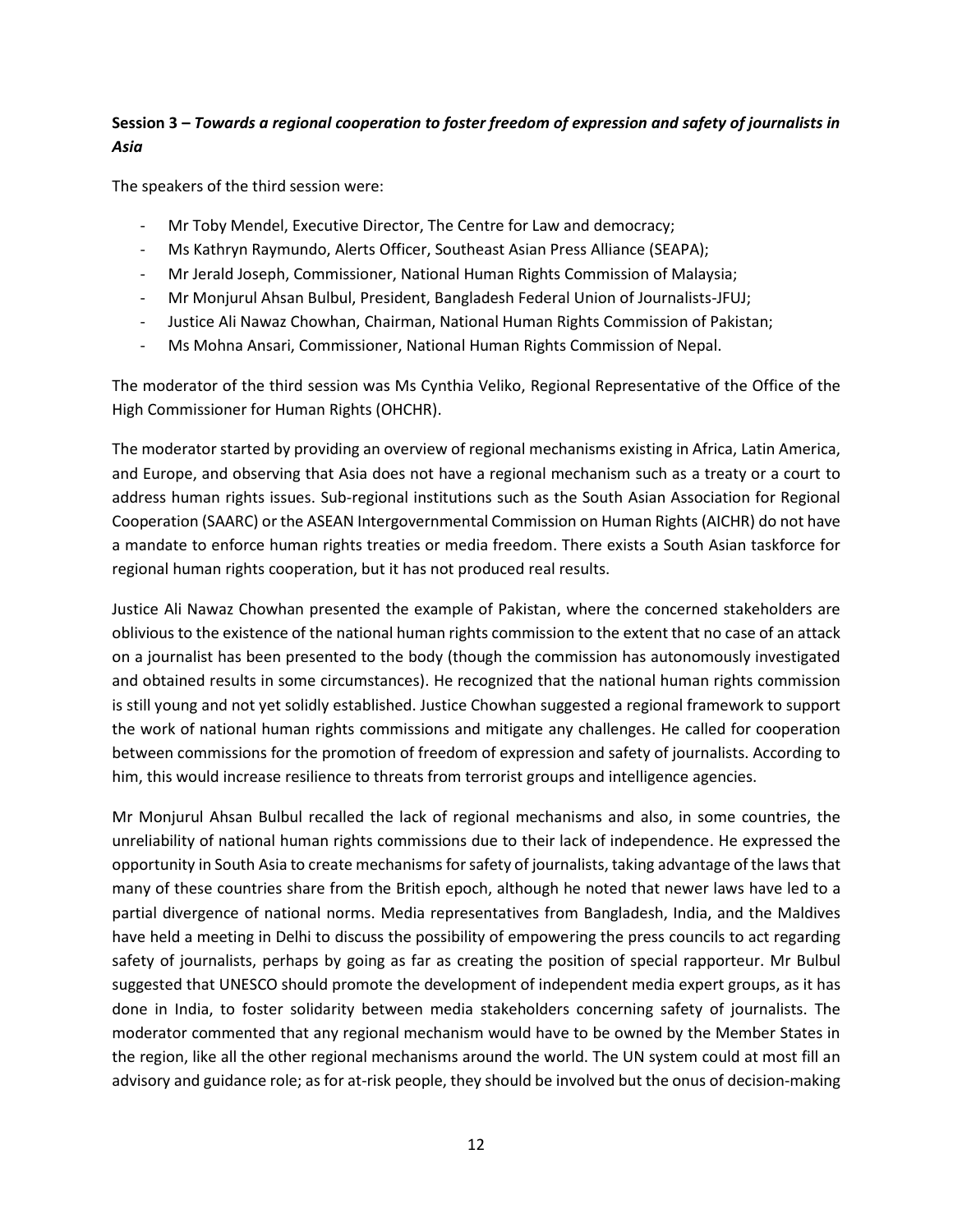cannot be on them. Despite their lack of independence in some countries, national human rights commissions should also be involved.

Ms Kathryn Raymundo highlighted the need to further develop the capacities of media workers and monitoring mechanisms for attacks against journalists, and to provide a safe space for those who suffer from abuse. She suggested that the mechanisms should start at sub-regional level in Southeast Asia before expanding to other parts of the region. Mr Toby Mendel observed that existing mechanisms are general human rights bodies. He suggested that to be practical and specific to regional challenges, there is a need to focus on the special rapporteurs. He observed that setting up a regional mechanism in Asia could be challenging and suggested to start with building up sub-regional mechanisms focusing on South Asia and Southeast Asia.

Mr Jerald Joseph suggested setting up a UNESCO network as a quick and initial mechanism to move forward, welcoming the fact that UNESCO, in addition to the OHCHR, was tackling this specific human rights abuse, considering the involvement of specialized agencies as adding to efficiency. He talked about various challenges in the region such as the culture of self-censorship and the lack of denunciations by governments on issues of safety of journalists. Many governments are silent and there is a lack of right to information laws. Mr Joseph acknowledged that the only rule-based organization in Southeast Asia is ASEAN, which has endowed itself with the ASEAN Human Rights Declaration. The many repressive laws in Southeast Asian countries pose a challenge, and having a larger Asian mechanism would probably be too difficult to establish. He suggested that there should be a network of key actors such as national human rights commissions and civil society organizations, which could be established through UNESCO, starting with the seminar.

Ms Mohna Ansari also talked about the shared values and issues related to human rights in Asia. She also observed the lack of human rights mechanisms to take on the issue of safety of journalists in South Asia. Ms Ansari then explained how the national human rights commission of Nepal played a key role during conflicts. For instance, the commission received complaints on cases involving journalists, though unfortunately very few perpetrators were brought to justice, and individual threats to journalists remain high.

The panel discussed some existing mechanisms in Southeast Asia such as the Southeast Asian National Human Rights Institutions Forum, and cited the fact that some countries (Brunei and Singapore) still do not have national human rights commissions. It was suggested that a systematic approach could be developed in order to work more concertedly. The Asian Human Rights Commission, an influential NGO working on awareness-raising and advocacy, could also be used to bring together human rights commissions. The Asia Pacific Forum (APF) is a systematic and organized network. The panel mentioned it is perhaps time for the commissions to form working groups focused on specific subjects such as freedom of expression, safety of journalists and the issue of impunity.

Justice Chowhan commented that human rights commissions are struggling due to a lack of resources. He observed the need to have a regional intergovernmental mechanism established through a treaty "that will have some teeth", and to avoid having a loose network. Without a regional body it will be difficult to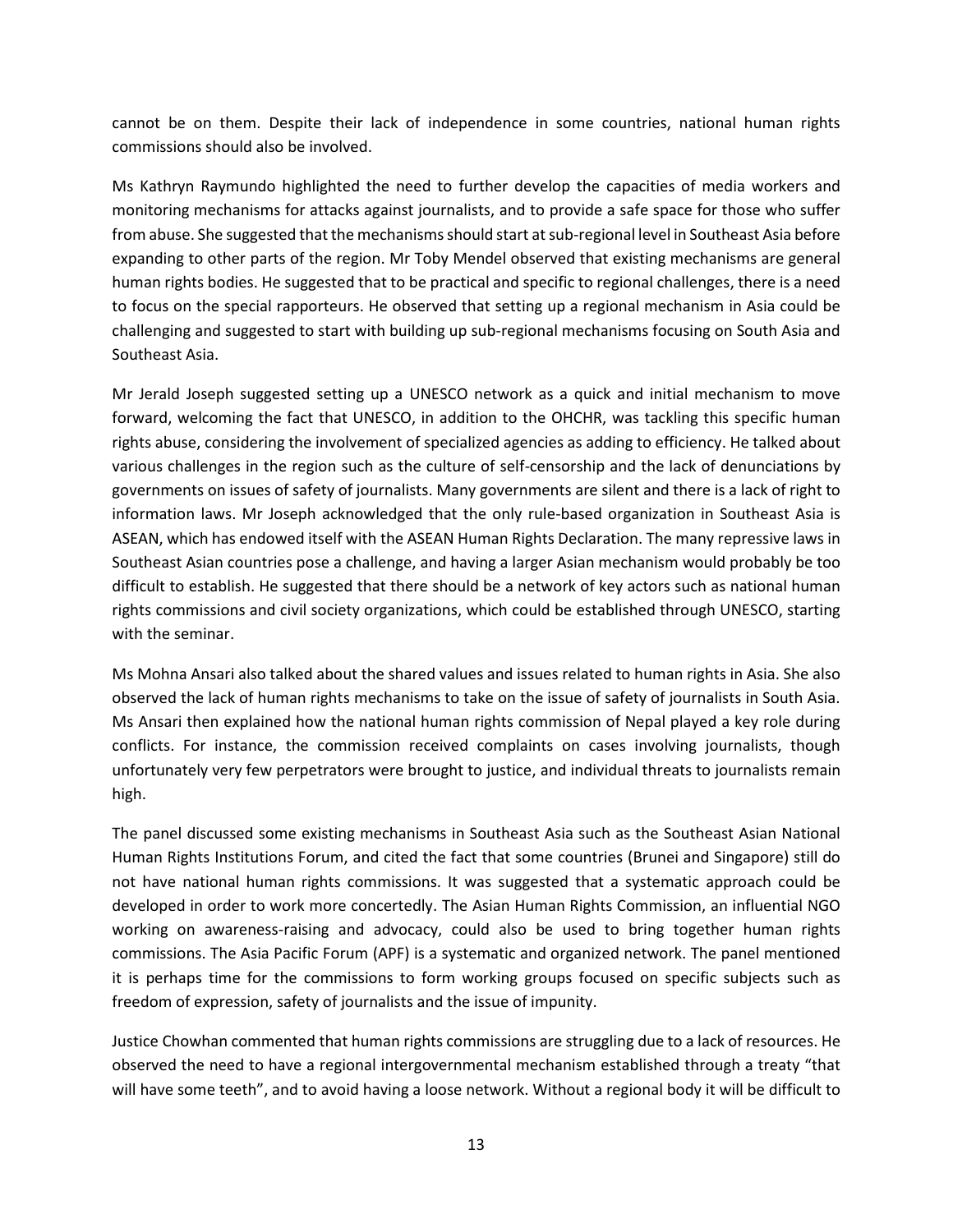eliminate impunity, because of the power of some of the region's governments. The panel cited the need for journalists to participate fully in the issue of safety of journalists, citing the observation by the Prime Minister of Sri Lanka on the lack of engagement of media editors and owners on this issue.

Mr Bulbul highlighted the importance of the UN to push for the implementation of the UN Plan of Action in all countries of the region. He also talked about the use of the Sustainable Development Goals, especially SDG target 16.10, to reinforce the safety of journalists. The moderator highlighted that the achievement of the SDGs, and in this particular instance SDG target 16.10, requires the involvement of all media stakeholders.

Mr Mendel presented the experience in the Arab world with the International Federation of Journalists (IFJ), where he was involved in drafting a Declaration on safety of journalists. According to him, one of the lessons drawn from the Arab region is that pushing ahead with overambitious initiatives is useless because of the impossibility of running away from the political reality of the region. In the Arab world, there is a lack of trust between the civil society and media environment and the state institutions. In this context, civil society and journalists' organizations developed and adopted a Declaration on freedom of expression.<sup>4</sup> Once the Declaration was finalized, countries were invited to endorse it. The endorsing countries are the presumptive members of the prospective regional mechanism. <sup>5</sup> According to Mr Mendel, this is a step-by-step approach, which takes into account the political realities of a region where several countries are not democratic. It therefore seems applicable to the South and Southeast Asian subregions. Mr Mendel also suggested that mechanisms should be implemented with existing structures, such as the AICHR, even when these structures are facing challenges. While some countries in the region have a vibrant civil society, others have state-aligned NGOs.

The panel observed and appreciated the important work which has already been delivered by civil society. Justice Chowhan expressed the wish for civil society to be further organized to protect and promote democracy. He supported the idea that democracy is an essential precondition for human rights. Discussions also proceeded on the need to build up journalist capacities, and to promote good and professional journalism unbent to the demands of power, in order to earn the respect of civil society. Mr Bulbul cautioned that, as a journalist with over three decades' experience, the references to "responsible journalism" could easily be abused by governments to repress journalism as a whole, and poor journalism was not to be used as an excuse to limit the freedom of the press.

Another area discussed by the panel was data sharing about the safety of journalists in the region, as well as setting up civil society alliances in Asia. The panel reiterated that all the suggested interventions to increase cooperation will not happen if someone does not take the lead, a role which should be taken by civil society organizations, including in enhancing and contributing to the development of independent media. The panel however cautioned against the growing trend of state-aligned NGOs.

# Quotes from session 3

 $\overline{\phantom{a}}$ 

<sup>&</sup>lt;sup>4</sup> [http://www.ifj.org/fileadmin/documents/Declaration\\_on\\_media\\_freedom\\_in\\_the\\_Arab\\_World\\_EN.pdf](http://www.ifj.org/fileadmin/documents/Declaration_on_media_freedom_in_the_Arab_World_EN.pdf)

<sup>&</sup>lt;sup>5</sup> To this date, the Declaration has been signed by Jordan, Palestine, Sudan, and Tunisia.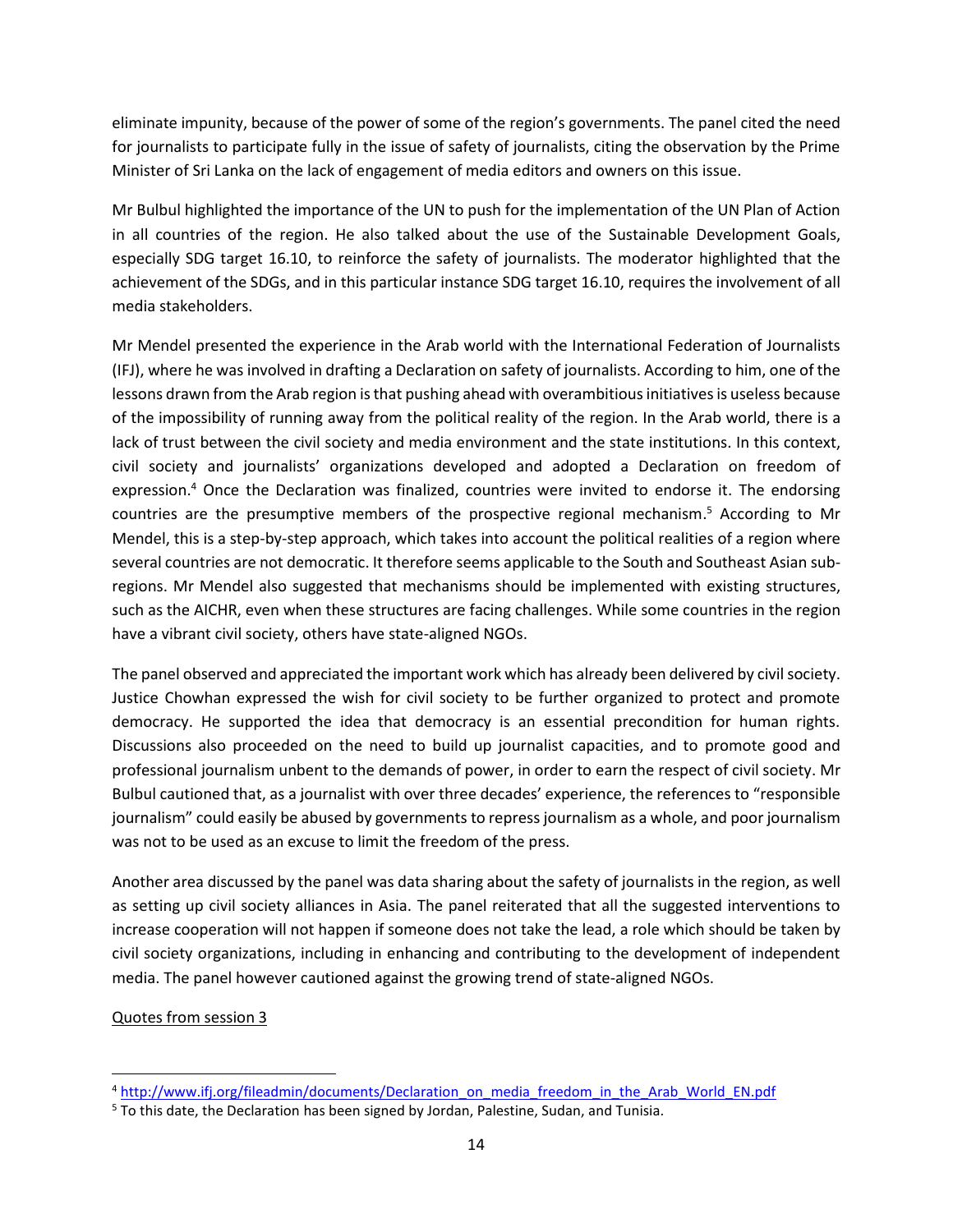Toby Mendel: "You can push ahead of your region, you can mobilize and improve things, but you can't run away completely from the reality of your region. In Southeast Asia you have countries that are not democratic and that is a reality, and somehow that would affect this thing: the question is do you think it's going to be better to have it or not? […] We adopted a Declaration. That was a civil society-driven initiative but we involved lots of different stakeholders: the national human rights commissions, the media community in all its manifestations including the official bodies, so on and so forth. Then we tried to go around and have countries endorse it. It is a very strong Declaration. […] We have agreed to get four or five countries to endorse it, and what we are looking at now is that the countries which endorsed the Declaration are going to form the mechanism, and we will have a mechanism just with those countries."

Monjurul Ahsan Bulbul: "Having been a professional journalist for the last three and a half decades, I am fed up with the lesson-learning of so-called 'responsible' journalism, from the autocratic rulers, the martial law rulers, and the so-called democratic rulers. I would just like to say that journalism itself is a responsible profession. Without having minimum sense of responsibility a person cannot be a journalist. A journalist's responsibility is to commitment to its professionalism. I agree, we do have poor journalism, but the answer to poor journalism is more journalism."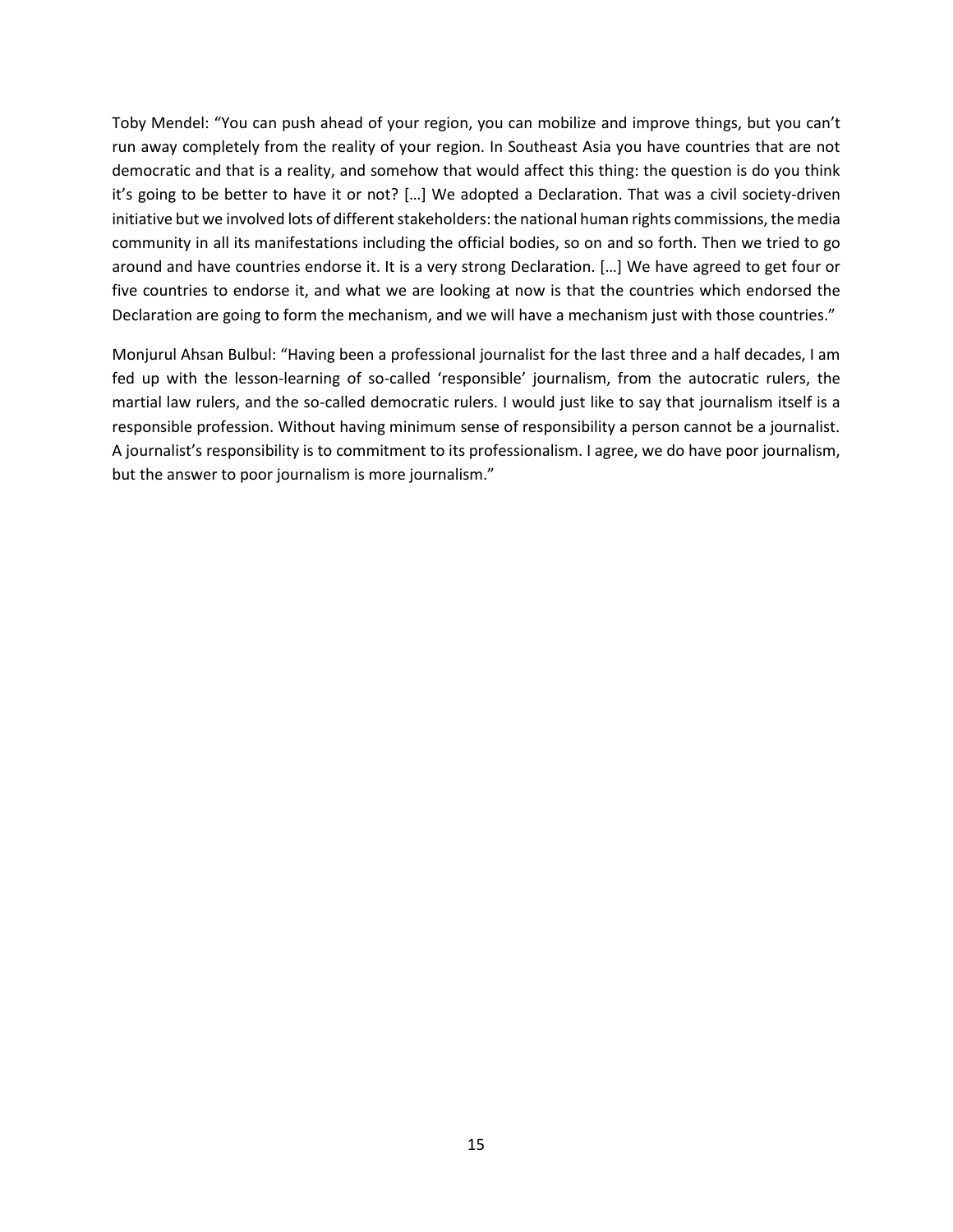### **Session 4 –** *Way forward, including raising awareness and reinforcing capacities*

The speakers of the fourth session were:

- Mr Ranga Kalansooriya, Regional Advisor, International Media Support (IMS), and former Director-General, Department of Government Information of Sri Lanka;
- Ms Banchita Chakma, Commissioner, National Human Rights Commission of Bangladesh;
- Ms Laxmi Murthy, International Federation of Journalists Asia-Pacific, India;
- Mr Mehdi Benchelah, Senior project officer, Division of Freedom of Expression and Media Development, UNESCO.

The moderator of the fourth session was Ms Jacqui Park, Director of the International Federation of Journalists (IFJ) Asia-Pacific.

The panel highlighted the importance of awareness raising. Mr Ranga Kalansooriya presented the IMS publication "Defending journalism, how national mechanisms can protect journalists and address the issue of impunity", $6$  which presents a comparative analysis of practices in seven countries.<sup>7</sup> He mentioned that out of seven case studies, five were in Asia. Mr Kalansooriya also commented on the necessity of stakeholder involvement, and further emphasized the importance of setting up mechanisms and ending impunity whilst involving all the stakeholders. Proactive processes are needed (safety trainings for journalists, dialogue, and networking) as well as reactive ones (quick response mechanisms, hotlines, evacuation mechanisms, and safety funds).

The panel referred to the condition that national human rights commissions be fully independent, and the need to strengthen monitoring and documentation of cases of attacks against journalists. Another suggestion was to humanize stories related to attacks on journalists. Stories of killed or attacked journalists should be relatable and not remain mere statistics. If the public is sensitized on cases of killed or attacked journalists, it will create a pressure on the authorities to open investigations and follow up on the cases until they are resolved. There should also be stories on the families, which keep them in the public memory as the cases drag on for many years.

Mr Mehdi Benchelah supported the idea of humanizing the stories of journalists targeted for their work. Without public awareness, the whole issue of safety of journalists will just remain a set of numbers. There is a need for the media to play a bigger role in ensuring that the stories of slain journalists are presented to the public in the most impactful way. The use of events such as World Press Freedom Day and the International Day to End Impunity can be effective for this purpose. It would also be useful to reach out to the entertainment industry, including the film industry, in order to ensure that the stories of courageous journalists are told in an interesting and professional way.

The panel talked about a trend of focusing too much on government and civil society, and observed that media owners also need to be involved in raising awareness about safety of journalists. The panel also

 $\overline{\phantom{a}}$ 

<sup>6</sup> [https://www.mediasupport.org/wp-content/uploads/2017/11/1\\_Journalist-Protection-Book-Digital-7.pdf](https://www.mediasupport.org/wp-content/uploads/2017/11/1_Journalist-Protection-Book-Digital-7.pdf)

<sup>&</sup>lt;sup>7</sup> Afghanistan, Colombia, Indonesia, Iraq, Nepal, Pakistan, and the Philippines.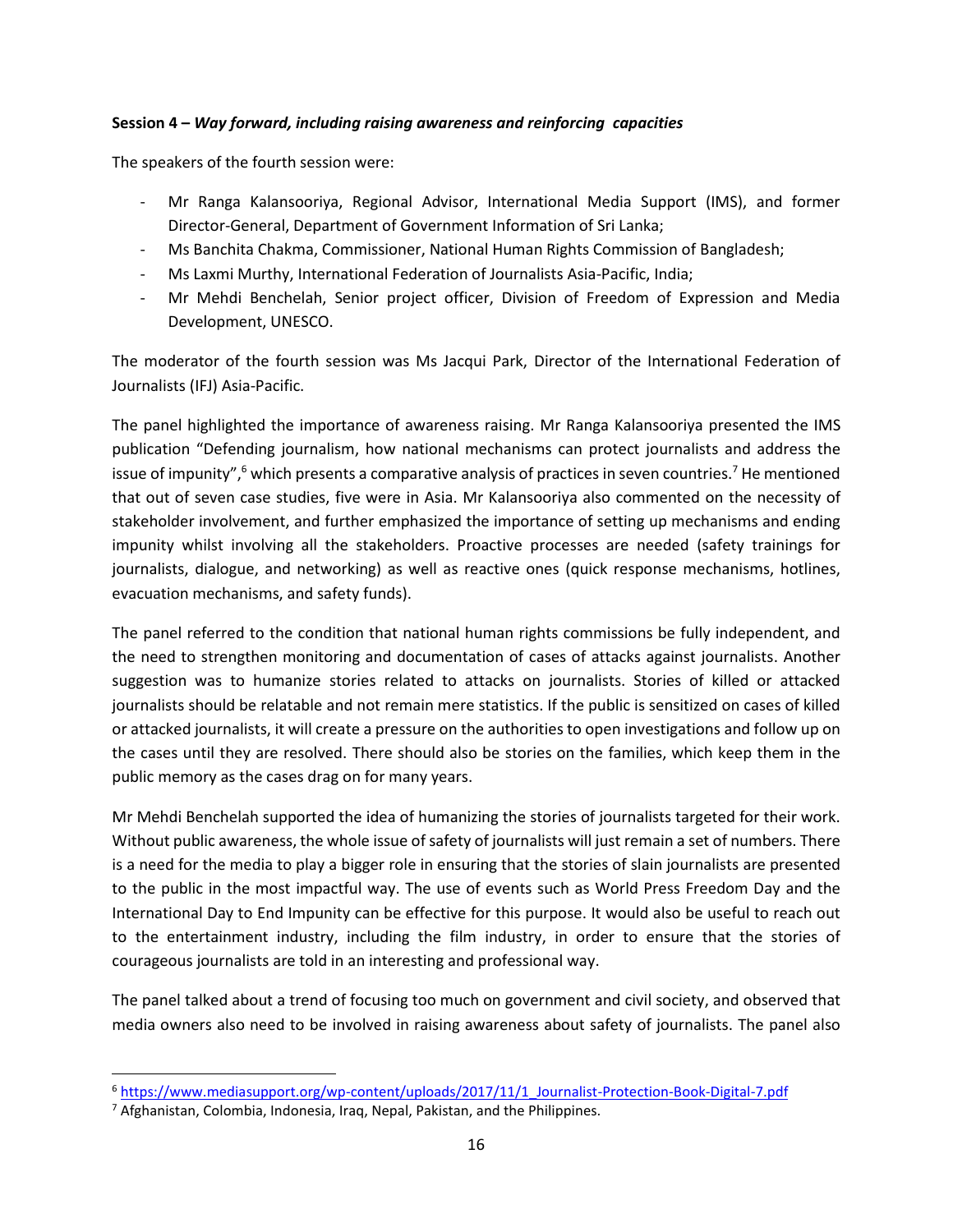highlighted the importance of unity among media stakeholders. One good example is Pakistan, where 35 editors have established a WhatsApp group and work together whenever there is an attack against a journalist. The Philippines also provides a good example of a country where media owners and workers are united and work together to ensure safety. In the Kashmir region, journalists in electronic media have agreed to refrain from reporting on breaking news separately, rather doing so together at the same time to achieve safety in numbers and deter trolling.

The panel also stated that coalitions of journalists could facilitate the availability of basic journalistic equipment. Another challenge arises when journalists are not compensated properly, leading them in some instances to compromise their ethical conduct and to take risks. Mr Benchelah pointed that media houses should provide basic safety trainings for journalists (e.g. first aid, digital safety). It has been noticed that in some countries, media organizations feel compelled to offer these trainings out of fear of being sued by the families of killed journalists in cases where they didn't deliver on their obligations to provide for their safety. Media should foster their collaboration with civil society organizations that can provide specific trainings for journalists.

The example of Sri Lanka was cited, in which the government made a commitment to follow up on the safety of journalists and prosecute attacks against them. The panel urged to bring together all existing mechanisms, and to foster the collaboration between national human rights commissions, the media and other stakeholders. For proper evidence gathering to prosecute the perpetrators of crimes against journalists, it is important to develop capacities in collaboration with local stakeholders. The example of Nepal was also raised, in which trainings for journalists have been delivered at the local level.

The UN Plan of Action also entails the training of security forces and other law enforcement bodies. An example was given of a successful training of this type, in Tunisia. UNESCO has been replicating similar trainings in at least twelve other countries, and would be interested to intervene similarly in Asian countries to foster a dialogue between security forces and journalists. It was also proposed to organize trainings on freedom of expression for members of the judiciary in Asia, following the model of influential capacity building activities implemented by UNESCO in Latin America and Africa. One suggestion was the development of an "index of political will to tackle the issue of impunity", taking on the example of influential indexes on the ease of business, which will show the gravity of the situation in numbers and may ultimately encourage governments to take action. However, it was also noted that it could be very difficult to synthesize safety of journalists, including psychological and physical elements, into a number in an index. Instead, the application of the UNESCO Journalists Safety Indicators and Media Development Indicators could be used to map precisely the situation and provide key recommendations based on a thorough analysis of the situation.

Direct involvement of the media needs to be reinforced, and it was proposed to make the issue of journalists' safety a media-led initiative first, rather than a civil society initiative.

A certain number of recommendations emerged from the plenary discussions: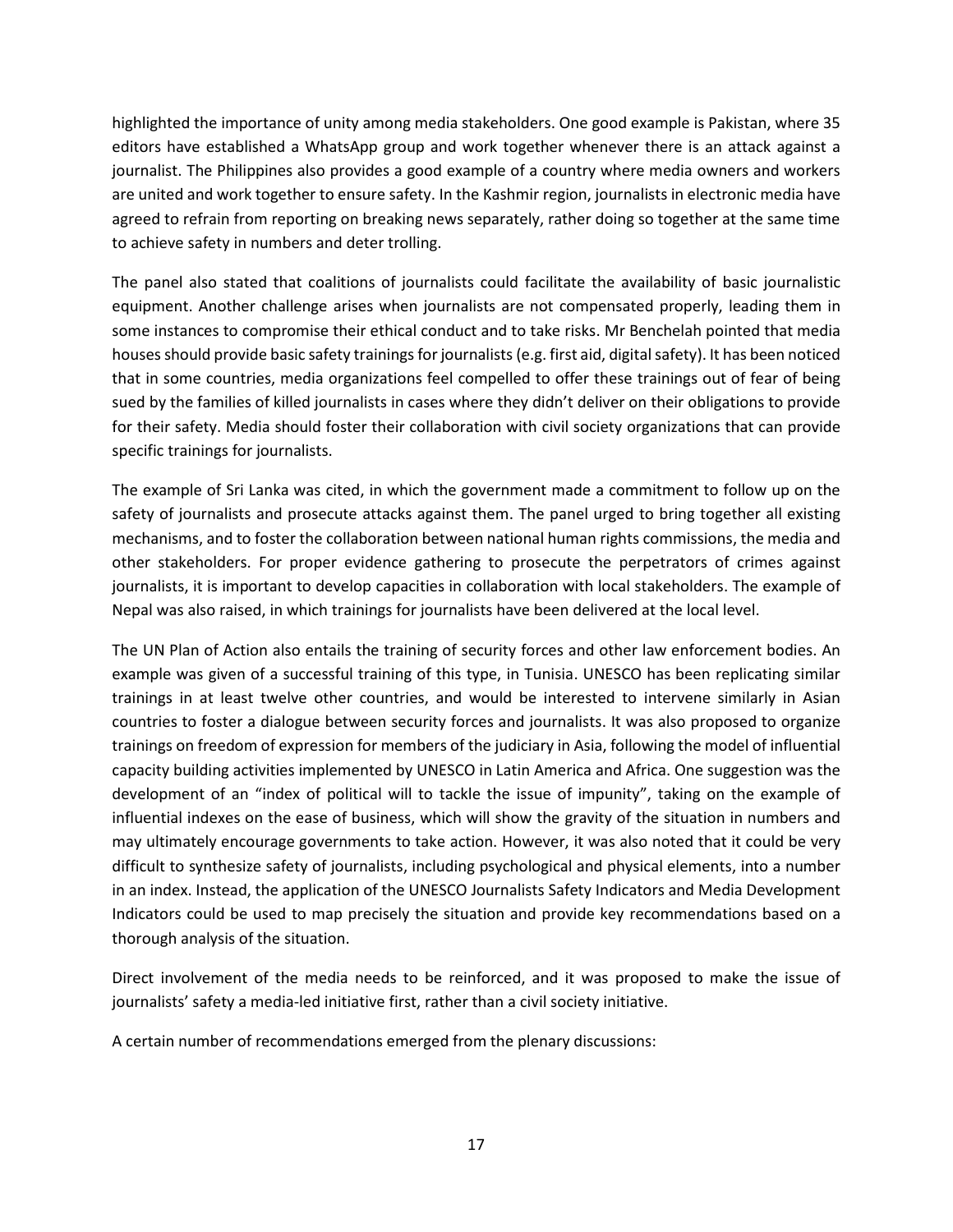- Starting media initiatives to promote safety of journalists that would not involve an additional cost, such as fostering links with civil society organizations and asking them to organize trainings for journalists on various topics (first aid, digital safety).
- Humanizing the stories of killed journalists, all the while continuing to investigate and publish stories on the causes of their deaths.
- Using a digital platform to save journalists' stories, such as the one hosted by Reporters Without Borders, which is willing to roll out similar platforms in the region if needed.
- Further strengthening collaboration mechanisms between journalists, civil society, and international NGOs such as Reporters Without Borders or the International Committee of the Red Cross, for collaboration and capacity building.
- Advocating with governments on behalf of civil society organizations and intergovernmental bodies, to send a strong message that no form of journalism justifies the loss of journalists' lives.
- Developing capacities for prosecutors, judges, and law enforcement bodies in Asia on freedom of expression and safety of journalists.
- Educating society about how the threat to journalists impedes the citizens' right to know.
- Pushing for the implementation of the UN Plan of Action, with the participation of UN agencies such as OHCHR and UNESCO.